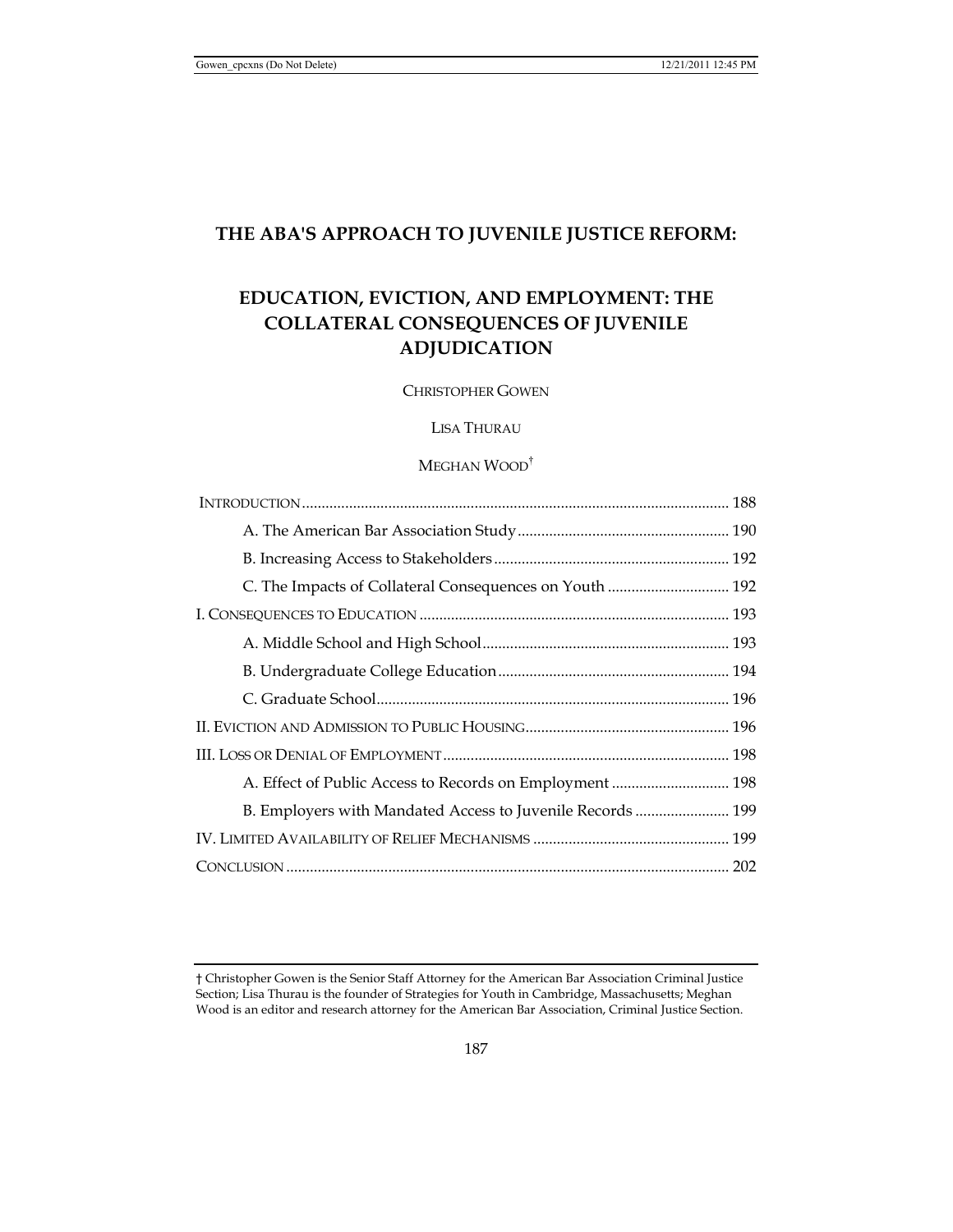# **INTRODUCTION**

The issue of collateral consequences is one of the most hotly debated topics in criminal justice. Collateral consequences, essentially civil or non-criminal penalties, affect individuals who have successfully completed a sentence imposed by a criminal court. These consequences are never part of a court's sentence and lie outside the criminal justice system; however, the opportunities denied through a collateral consequence can be far more significant and pervasive than an initial criminal sentence.

In every state there are two justice systems for addressing criminal offenses: a system for juveniles, typically of civil jurisdiction, and a system of criminal jurisdiction for adults. The use of civil jurisdiction for juvenile courts is meant to reflect the philosophy that juvenile offenses must be treated differently, and it is necessary to avoid the stigma that is conferred by a criminal conviction in order to promote rehabilitation.<sup>1</sup> While every juvenile justice system has exclusive jurisdiction over youth, adult systems handle not only adults, but also youth who are accused of serious crimes.2 Each state has vastly different direct criminal consequences issued by its courts as a result of a criminal conviction. A youth convicted in the adult system may face up to life in prison, whereas youth found guilty in a juvenile system may, at most, be detained in a juvenile placement facility until the age of majority.3

As with direct consequences, collateral consequences of criminal convictions differ dramatically from the collateral consequences of juvenile adjudications. According to a recent study conducted by the American Bar Association (ABA), individuals found guilty or convicted of a crime in adult court are exposed to over 38,000 collateral consequences nationwide.4 Potential consequences include deportation, denial of the right to vote, denial of food stamps, imposition of licensure restrictions, and in particular, loss of employment opportunities.5 Notably, over sixty percent of the statutes collected by the ABA were found to deny an employment opportunity.6

In recent history, states have exhibited a growing trend to transfer youth to adult court for felony-level crimes. Once transferred, minors are exposed to lifetime penalties that arguably make a punishment more severe than the

 <sup>1.</sup> Robert Shepherd, *The Juvenile Court at 100 Years: A Look Back*, 6 JUV. JUST. 13, 15 (1999), *available at* http://www.ncjrs.gov/html/ojjdp/jjjournal1299/2.html.

 <sup>2.</sup> The definition of serious crimes, for which a judge may transfer a case from juvenile to adult court, varies from state to state. *See* MODELS FOR CHANGE, NAT'L CTR. FOR JUV. JUST, DIFFERENT FROM ADULTS: AN UPDATED ANALYSIS OF JUVENILE TRANSFER AND BLENDED SENTENCING LAWS, WITH RECOMMENDATIONS FOR REFORM (2008) (offering a comprehensive review of transfer laws).

 <sup>3.</sup> As with transfer provisions, the age of majority varies from state to state. *E.g.*, N.C. GEN. STAT. § 7B-1604 (2009) (indicating that a juvenile over sixteen is an adult for criminal justice purposes); N.J. STAT. ANN. § 2A:4A-22 (indicating that a juvenile is under eighteen years old).

<sup>4</sup>*. See Adult Criminal Consequences Statute Demonstration Site*, CRIMINAL JUSTICE SECTION, A.B.A., http://isrweb.isr.temple.edu/projects/accproject/ (last updated Apr. 23, 2011) [hereinafter *Statute Demonstration Site*] (allowing users to search for criminal consequences by state or statute).

<sup>5</sup>*. Collateral Consequences Breakdown by Categories*, CRIMINAL JUSTICE SECTION, A.B.A., http://isrweb.isr.temple.edu/projects/accproject/blog.cfm?RecordID=2 (last updated May 6, 2011).

<sup>6</sup>*. Id.*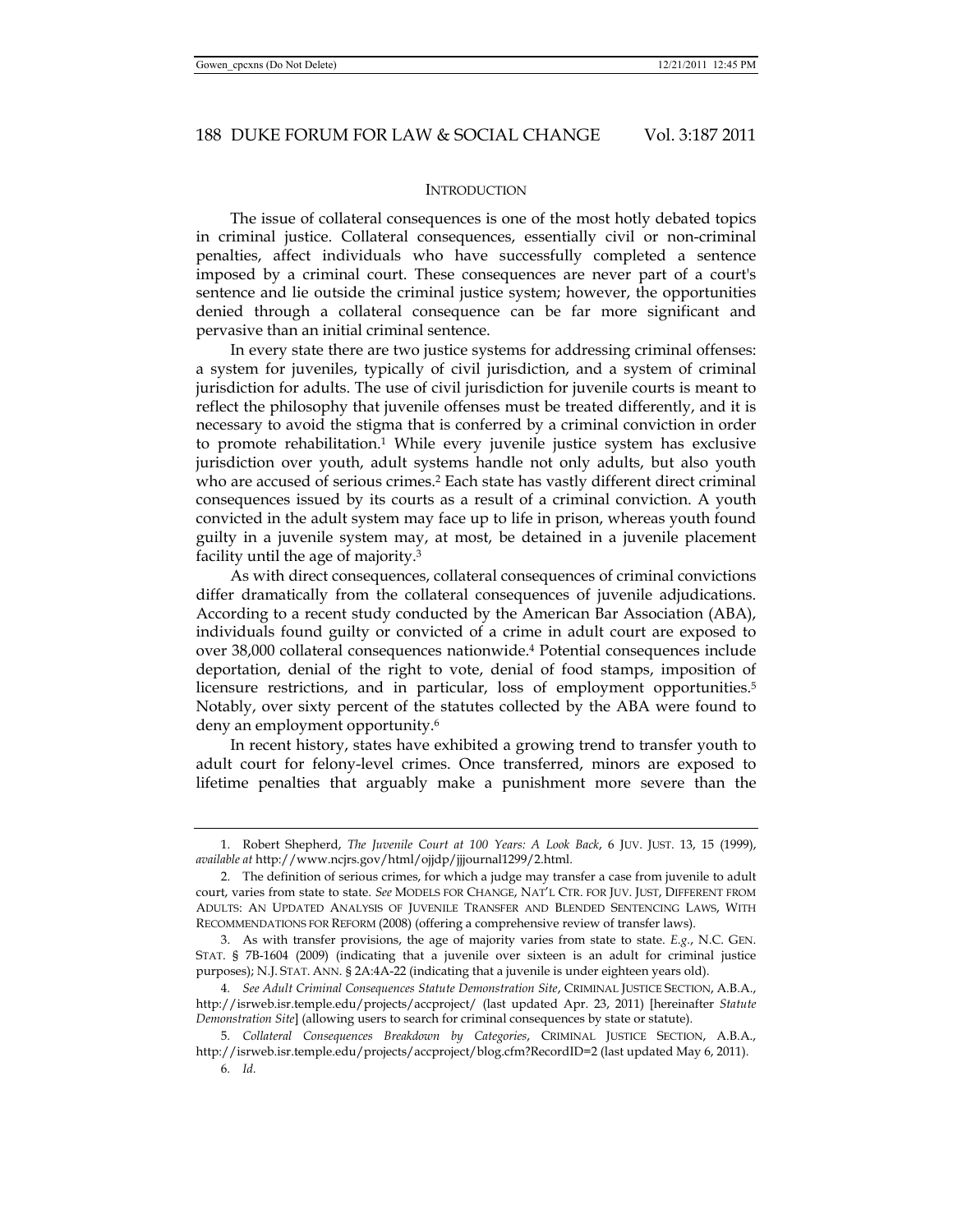punishment of an adult convicted of the same crime. A simple hypothetical illustrates this point: A fifty-five-year-old man and sixteen-year-old boy are both arrested, tried, and convicted (as adults) for the manufacture and distribution of methamphetamine; both are sentenced to ten years in prison. The fifty-five-yearold man is incarcerated, "pays his debt to society," and walks out of prison ten years later at the age of sixty-five. With an average life expectancy of seventyeight years,7 this man will face only twelve years of being denied opportunities related to employment, public benefits, housing, voting rights, and various other lost benefits. In contrast, the sixteen-year-old boy (who exits prison at twenty-six years of age) battles those same consequences for over fifty years, simply because he was tried and convicted as an adult.

In the above hypothetical, the finding of guilt serves as a scarlet letter, severely limiting offenders' ability to earn an honest living; without such opportunities, a return to crime becomes an easier, if not a more attractive, solution. Because youth will struggle with these considerable consequences for a longer period of time,<sup>8</sup> recidivism is significantly more likely,<sup>9</sup> especially since a criminal record erects considerable barriers to successful reentry into society as a productive citizen.

The transfer of youth to adult court is a topic that has garnered much attention and sparked much debate. Since the early 1990s, neuroscience has provided reliable proof that youth are different from adults, and a juvenile justice system must be predicated on recognizing those differences. However, this view has limited support among legislatures, and an alarming number of youth are subjected to justice in adult courts.10 In recent years, American juvenile justice policies have promoted the "adultification" of youth on the theory that adult crimes deserve adult time.11 As a result of this adultification, an increased number of youth are being tried and convicted in adult courts, leading to severe consequences that hinder the rehabilitative efforts inherent in the juvenile court process. Today, opposition to the placement of youth in adult facilities has prompted a reconsideration of the validity of this approach.12

If confined to the juvenile justice system, the number and severity of

 10. Jessica Reaves, *Should the Law Treat Kids and Adults Differently?*, TIME, May 17, 2001, http://www.time.com/time/nation/article/0,8599,110232,00.html.

11*. Id.*

 <sup>7.</sup> U.N. STAT. DIV., SOCIAL INDICATORS http://unstats.un.org/unsd/demographic/ products/socind/health.htm (last updated Dec. 2010).

<sup>8</sup>*. See* PATRICIA ALLARD & MALCOLM YOUNG, THE SENTENCING PROJECT, PROSECUTING JUVENILES IN ADULT COURT: PERSPECTIVES FOR POLICYMAKERS AND PRACTITIONERS 7 (2002) (discussing potential permanent barriers to employment).

<sup>9</sup>*. See, e.g.*, VINCENT SCHIRALDI & JASON ZIEDENBERG, JUST. POL'Y INST., THE FLORIDA EXPERIMENT: AN ANALYSIS OF THE IMPACT OF GRANTING PROSECUTORS DISCRETION TO TRY JUVENILES AS ADULTS 6–7(1999), http://ww w .justicepolicy.org/ images / upload / 99 -07\_REP\_FLExperiment \_JJ.pdf (finding that juveniles transferred to adult court in Florida were a third more likely to reoffend than those in the juvenile justice system and did so twice as fast).

<sup>12</sup>*. See, e.g.*, AM. JAIL ASS'N, RESOLUTION, JUVENILES IN JAILS (May 3, 2008) http://www.aja.org/resolutions.aspx#JUVENILES\_IN\_JAILS ; AM. CORRECTIONAL ASS'N, POLICY, PUBLIC CORRECTIONAL POLICY ON JUVENILE JUSTICE (Jan. 24, 2007) http://www.aca.org/ government/policyresolution/view.asp?ID=25.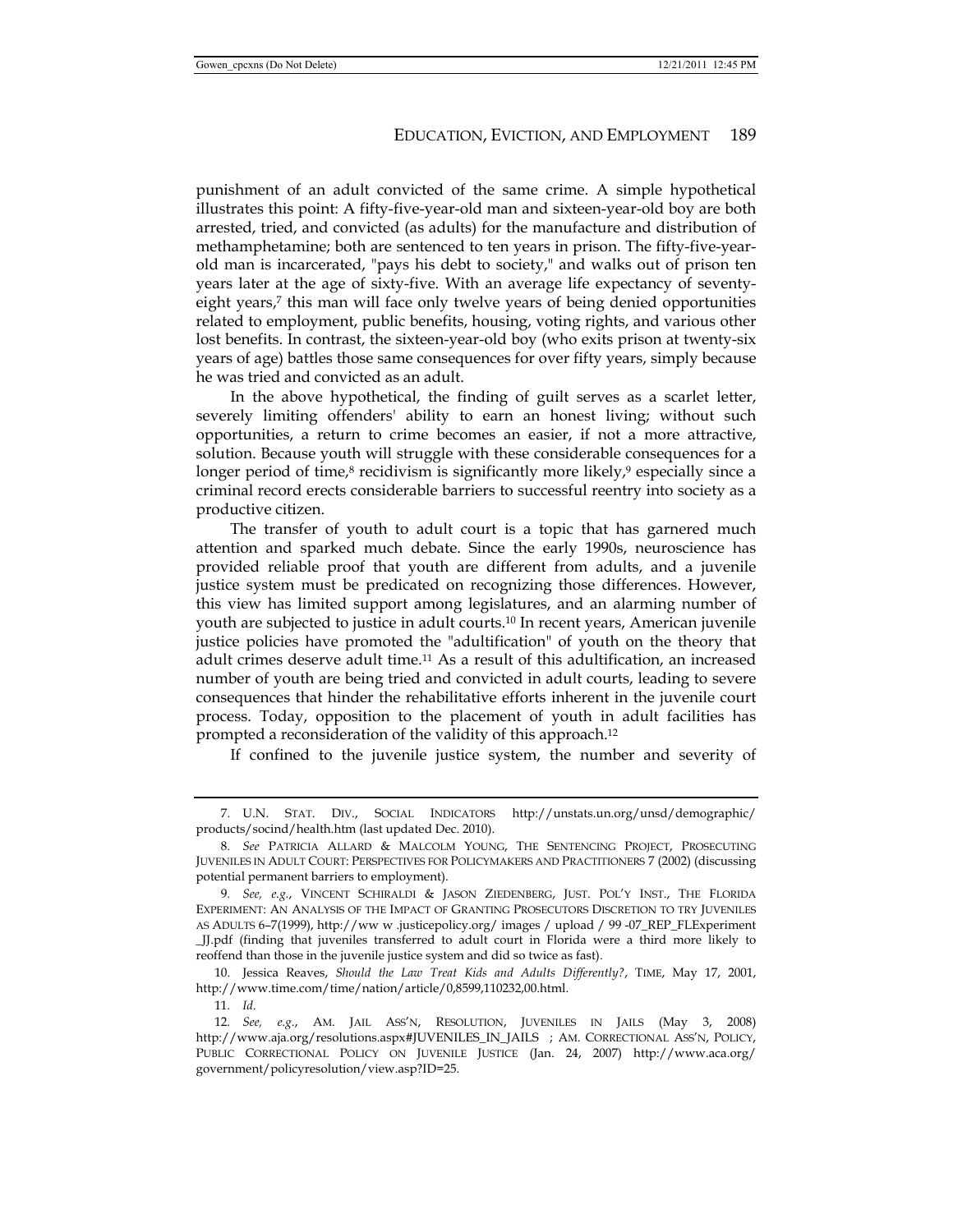collateral consequences faced by youth drop significantly. However, tracking these consequences and developing accurate scientific data is far more difficult than doing so in the adult system. In the adult system, legislatures across the country have passed over 38,000 statutes that contain collateral consequences.13 Although harsh, these statutes have specific language about how each collateral consequence operates and can be challenged. The collateral consequences arising from being found guilty or accepting a plea in the juvenile system are harder to locate, and are often buried in a state's extensive administrative code. Quite often, adverse, unintended collateral consequences also result from mandatory disclosure of juvenile records during an application process. In the absence of proactive efforts by juvenile justice system stakeholders to protect court-involved youth by eliminating the requirements for such disclosure, youth face consequences that increase in scope for the rest of their lives.

Providing youth offenders with accurate information about collateral consequences presents several challenges: (1) there is not a single state that requires judges, prosecutors, or defense attorneys to inform youth about all the collateral consequences of a plea or finding of guilt;<sup>14</sup> (2) judges, prosecutors, and defense attorneys willing to inform youth about these potential consequences find that the information is not readily available, difficult to locate, and not always implemented consistently; and (3) a teenager may not comprehend that the collateral consequences of a decision made at age sixteen may still exist at age forty, let alone the rest of his life.15

Providing a mechanism for juvenile system stakeholders to review juvenile collateral consequences on a state-by-state basis is a crucial step toward reforming the system. The ABA recently funded a study to provide this information in an easily accessible and understandable format.

#### *A. The American Bar Association Study*

The ABA produced a comprehensive and convenient resource from which defense attorneys, prosecutors, judges, legislators, offenders, and the general public can inform themselves of the collateral consequences of juvenile arrests, adjudications, and court involvement on a state-by-state basis.16 The importance of this study is threefold: it will (1) help debunk the pervasive view that juvenile records are always personal and confidential; (2) enable youth and attorneys to be informed of the potential collateral consequences *before* a youth makes a decision that will forever affect his or her future; and (3) raise awareness in legislatures of these consequences and assist advocates lobbying for change in the current system.

The goals of the study include determining the full extent of consequences

<sup>13</sup>*. Statute Demonstration Site*, *supra* note 4.

 <sup>14.</sup> Statutory codes throughout the United States are devoid of provisions that require attorneys or judges to inform juveniles about the collateral consequences of a conviction.

 <sup>15.</sup> Reaves, *supra* note 10.

<sup>16</sup>*. Juvenile Collateral Consequences Project*, CRIMINAL JUSTICE SECTION, A.B.A. (forthcoming June 2011).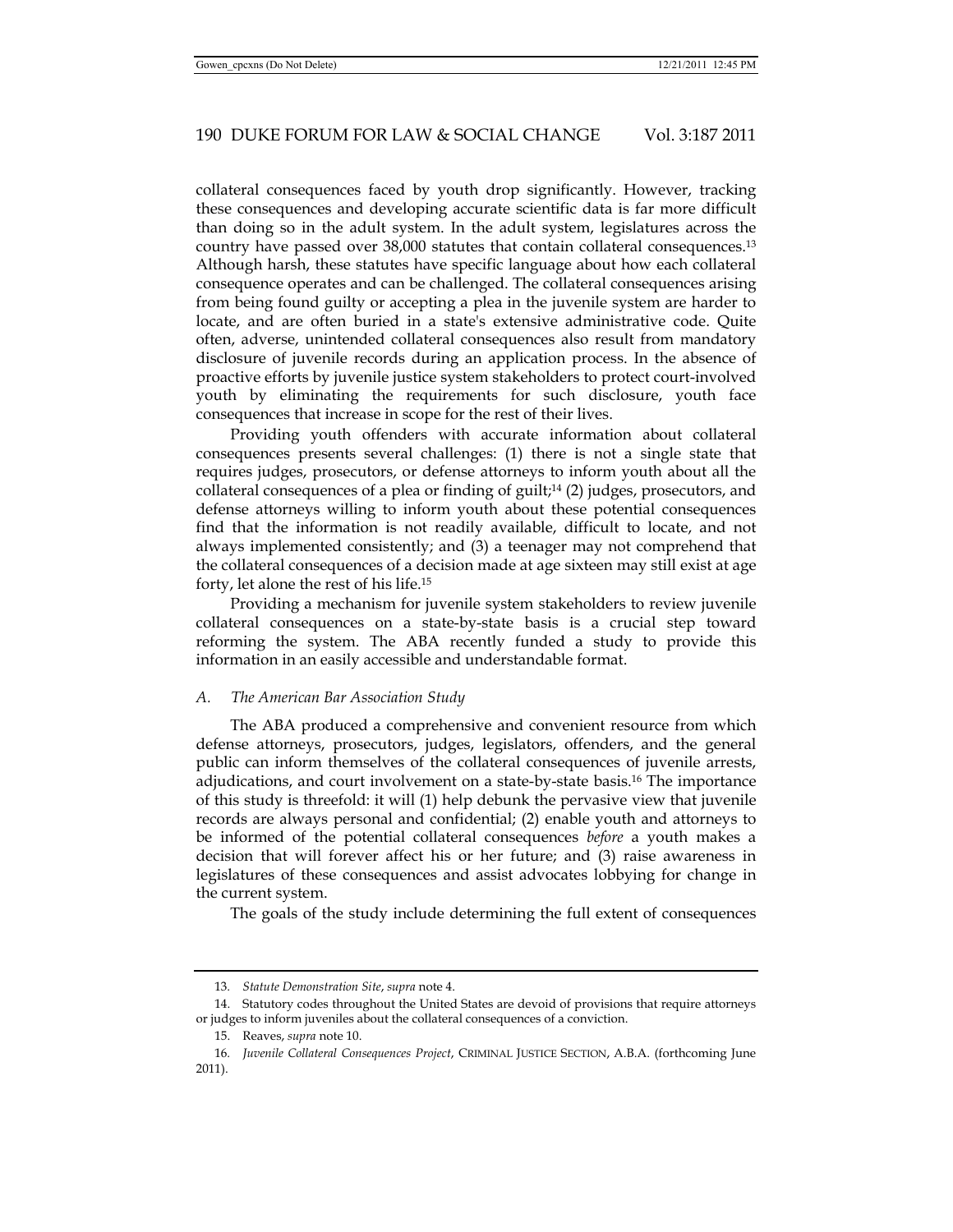youth may face, such as suspension and expulsion from school,<sup>17</sup> denial of employment, $18$  or eviction from public housing.<sup>19</sup> The study documents how juvenile records are created, kept, and distributed, as well as who has access to those records. Unlike other publications that focus on access to only court records,20 the ABA study includes information on access to arrest records, which have proven to be an increasingly influential source of available information about court-involved youth.<sup>21</sup> Utilizing information about access to both court *and* arrest records provides a more accurate snapshot of the pervasive consequences faced by youth involved in the juvenile justice system.

For this endeavor, the ABA assembled a team of over one hundred researchers, attorney-authors, and experts to draft an individual "chapter" for each state that outlines and explains the collateral consequences a youth faces pursuant to involvement with the juvenile justice system. The research protocol used in the study required collection of statutes, case law, and regulations, along with news articles, government websites, and phone interviews, from all fifty states, the District of Columbia, and the federal system. The protocol directed researchers to approach both arrest and court records with similar questions: when are the records created, to whom may records be distributed, and when (if ever) are records confidential. Researchers also collected information on available mechanisms to prevent disclosure of juvenile records, such as expunging or sealing records.

The finished product is a fifty-two chapter compilation on the collateral consequences existing as a result of the dissemination of juvenile court and arrest records. The information will be presented online in "wiki" format, on a webpage that will be updated as states' juvenile justice systems evolve.22 Whenever there is a change in law or policy, any individual (including members of the general public) may submit entries, which will then be confirmed by the ABA before being published on the website.

In addition to the website, the ABA will also publish essential information for each state on a "Think-About-It" card. These cards will provide youth and their advocates with succinct, pertinent information, in age-appropriate language, about the collateral consequences that may result from entering the juvenile justice system. The cards will advise youth about the consequences related to education, housing, and driving privileges, and provide youth with the opportunity to make well-informed decisions about going to trial or accepting a

<sup>17</sup>*. See infra* Part II.

<sup>18</sup>*. See infra* Part IV.

<sup>19</sup>*. See infra* Part III.

<sup>20</sup>*. See, e.g*., NEAL MILLER & TOM MCEWEN, INST. FOR L. & JUST., PROSECUTOR AND CRIMINAL COURT USE OF JUVENILE COURT RECORDS: A NATIONAL STUDY (1996), *available at*  http://www.ilj.org/publications/docs/Juvenile\_Court\_Records.pdf.

 <sup>21.</sup> For example, in Washington State, records of arrest that are less than a year old, regardless of the arrestee's age, are available publicly and without restriction for a nominal fee. WASH. REV. CODE § 10.97.050 (2010); *see also* WATCH: WASHINGTON ACCESS TO CRIMINAL HISTORY, https://fortress.wa.gov/wsp/watch/ (last visited Jan. 15, 2011) (providing online access to those records).

<sup>22</sup>*. Think Before You Plea: Juvenile Collateral Consequences in the United States*, A.B.A., http://www.beforeyouplea.com/ (last visited April 23, 2011).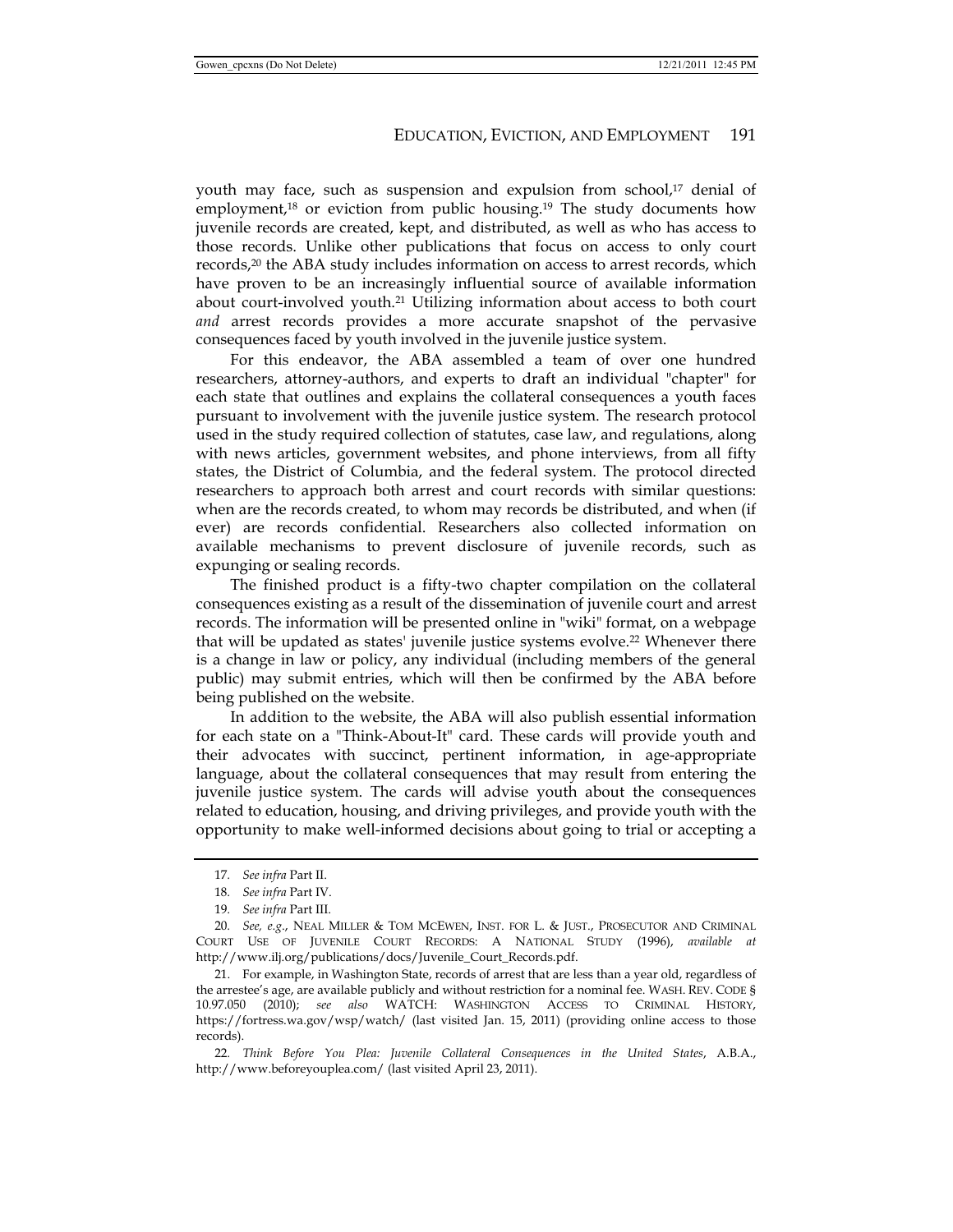plea.

The Justice Policy Institute (JPI) will complete the final stage of this project. JPI is a Washington, D.C.-based organization committed to promoting effective solutions to social problems related to incarceration and criminal justice.<sup>23</sup> As each chapter is completed, JPI will "score" each state on a scale from 1–100. The scoring system is an objective measurement developed by juvenile experts and will provide a "grade" that establishes how effective a state's laws and policies are at protecting youth offenders. JPI's analysis and ranking of states should help advocates and legislatures consider state policies in a national context. This system will also enable stakeholders interested in promoting reform to refer to other states' approaches to juvenile justice.

# *B. Increasing Access to Stakeholders*

An additional goal of the ABA study is to increase juvenile justice stakeholders' access to information on the collateral consequences of juvenile arrests and adjudications. With the availability of uniformly-collected, statespecific statutes, juvenile advocates and legislators will be equipped to review the breadth of state statutes and be in a better position to determine how agency practices diverge from state law.24 In addition, information on all states will be readily available, supplying ideas and varying approaches to collateral consequences in each state, and providing advocates with the opportunity to review various statutory schemes that provide better protection of juvenile information. With a common understanding of the varying juvenile justice systems throughout the United States, legislators can advance a meaningful discussion about whether their state's policy promotes or thwarts a youth's rehabilitation and reentry into society.

#### *C. The Impacts of Collateral Consequences on Youth*

A nationwide review of state statutes demonstrates that the range of approaches to recording and distributing juvenile records is diverse and nuanced. Washington, at one end of the spectrum, allows disclosure of a wide range of juvenile records to the public, and explicitly includes juvenile adjudications as part of an individual's criminal history.25 On the other end is New Jersey, a state that is highly protective of juvenile information, and, with the exception of a few serious offenses, requires that all juvenile records remain confidential.26

The results of the ABA Study indicate that across the nation, state policies permitting disclosure of juvenile records have inconsistent short- and long-term

26. N.J. STAT. ANN. § 2A:4A-60 (West 2010).

<sup>23</sup>*. About JPI,* JUST. POL'Y INST., http://www.justicepolicy.org/content-hmID=1810.htm (last visited Jan. 18, 2011).

<sup>24</sup>*. See Hypocrisy at HANO,* GAMBIT, Mar. 23, 2004, http://bestofneworleans.com/ gambit/hypocrisy-at-hano/content?oid=1242635 (reporting that the Housing Authority of New Orleans used juvenile arrest reports to evict public housing families, an abuse of state juvenile confidentiality laws).

 <sup>25.</sup> WASH. REV. CODE § 9.94A.030 (2010).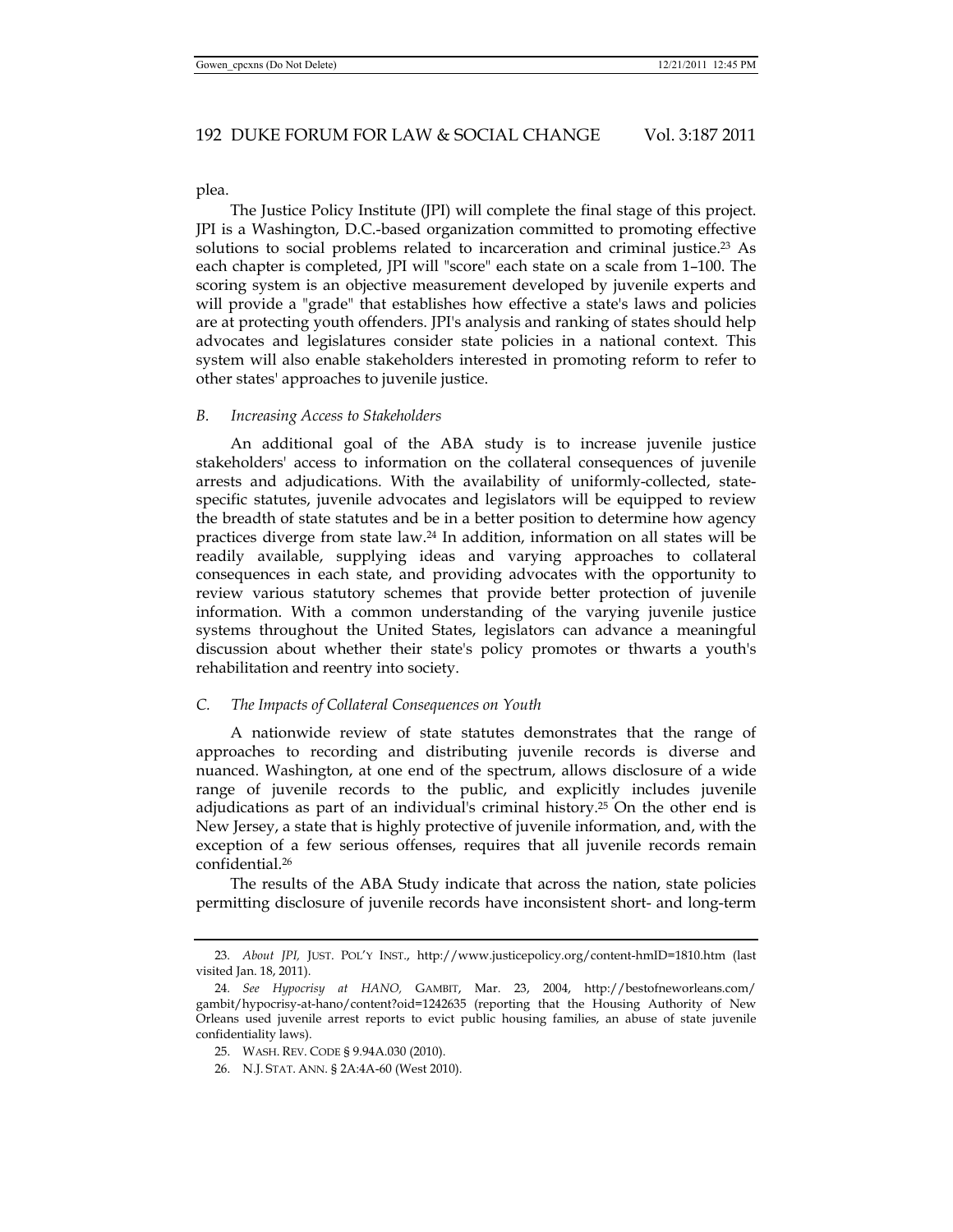impacts on education, housing, and employment. In addition, youth have limited access and understanding of how to gain relief from these consequences through the expungement or sealing of records. Overall, the collateral consequences faced by youth are at odds with the rehabilitative goals of the juvenile justice system. The ABA's findings draw attention to the immediate need for reform.

# I. CONSEQUENCES TO EDUCATION

One of the most significant consequences faced by youth involved in the juvenile justice system is the denial of educational opportunities. If, upon reaching the age of majority, a child has a high school diploma and the opportunity to go to college, the system worked effectively. Unfortunately, because of collateral consequences related to education, youth involved in the justice system regularly fail to attain this minimum accomplishment. In fact, barriers to education can even impact youth who were only arrested, without an official charge or determination of guilt.

# *A. Middle School and High School*

The majority of states allow youth to drop out of school at the age of sixteen.<sup>27</sup> An average high school student reaches his or her junior year by the age of sixteen. Therefore, that individual receives at least eleven years of education and is only one year away from graduation. If arrested or involved in the juvenile justice system, a youth may face suspension or expulsion and be forced to miss numerous days of school.<sup>28</sup> This can occur regardless of whether a case is dismissed or adjudicated in court.29 These missed days of school add up quickly, especially if a youth is subject to pretrial detention, is suspended from school, or experiences delays due to witnesses' availabilities, investigations, or general court administration. Repeated absence from school may have a severe detrimental effect, and can lead to a child falling significantly behind, or even being held back a year. When this occurs, children will turn sixteen at an earlier grade level and may be more prone to dropping out because they have reached the legal age at which they can do so, making graduation even less likely.

Even a mere arrest of a completely innocent youth may result in severe consequences, placing a child at the dramatic disadvantage of an incomplete education. Massachusetts' education law provides a good example.<sup>30</sup> Massachusetts permits disclosure of a youth's arrest or issuance of a complaint for a felony charge, or both, to school principals.31 The principal may then use the

 <sup>27.</sup> NAT'L CTR. FOR STUDENT ENGAGEMENT, COMPULSORY ATTENDANCE LAWS (2003), http://www.schoolengagement.org/TruancypreventionRegistry/Admin/Resources/Resources/15. pdf NAT'L CTR. FOR EDUC. STATISTICS, DEP'T OF EDUC., STATE ENACTMENT AGE LIMITS (Feb. 1993), *available at* http://www.lectlaw.com/files/edu02.htm.

<sup>28</sup>*. See* Kelly Lecker, *Expelled Students Left with Few Options*, PITTSBURGH POST-GAZETTE, Apr. 8, 2001, http://www.post-gazette.com/headlines/20010408zerooptions4.asp (discussing the consequences of students being expelled from school).

<sup>29</sup>*. E.g.*, MASS. GEN. LAWS ch. 71, § 37H1/2 (2010).

<sup>30</sup>*. Id.*

<sup>31</sup>*. Id.*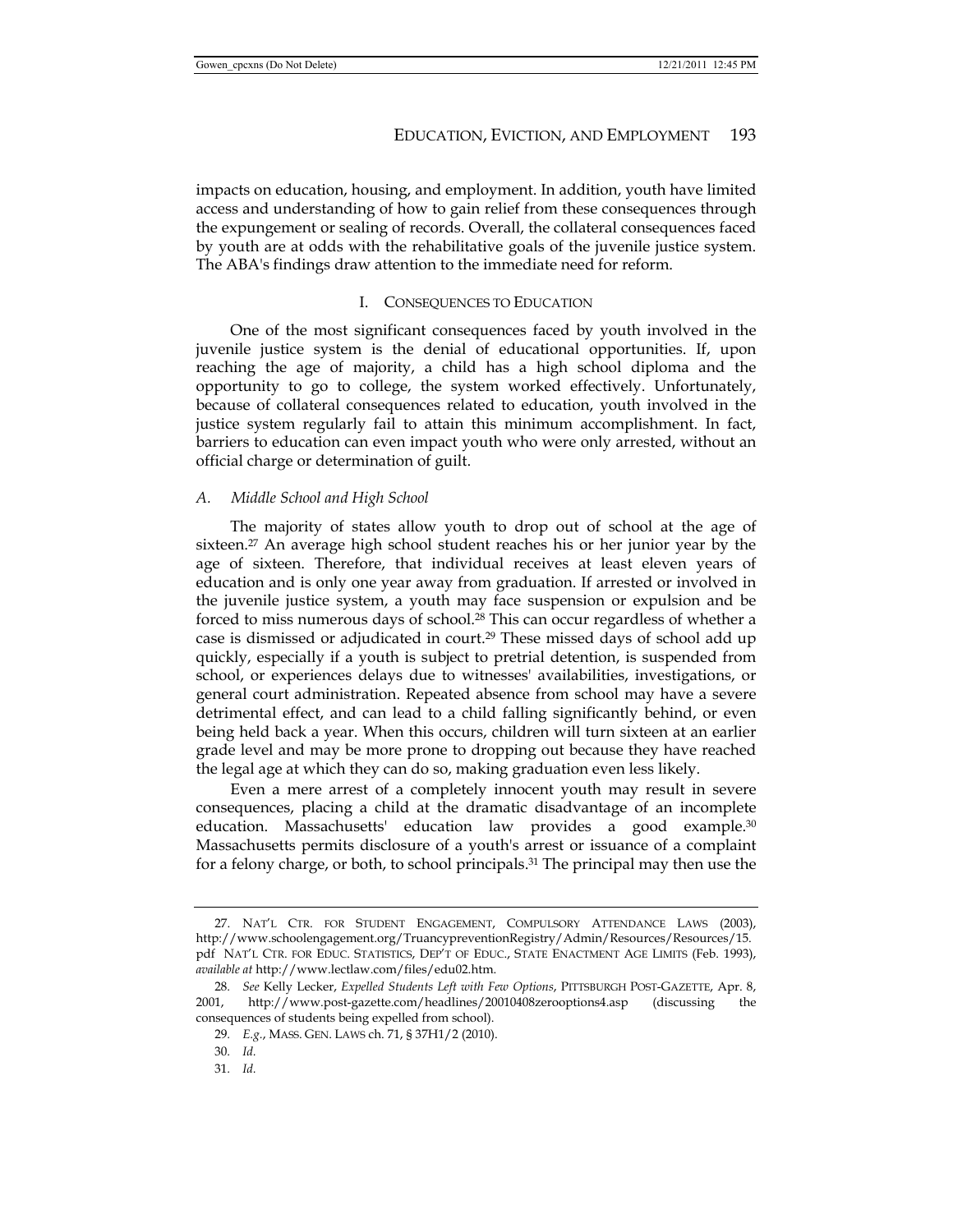charge as proof that the student is a danger to himself or others and as grounds for indefinitely suspending the student before any hearing, much less a resolution, in court.

Once a youth is found guilty or adjudicated delinquent, the stakes rise dramatically. Several states allow the superintendant or principal to suspend or expel a student, or both, for the commission of a crime off school grounds.<sup>32</sup> In Delaware, suspended and expelled students may have the option of going to an alternative school for students with disciplinary problems.33 However, although alternative schools may be appropriate for youth who commit serious disciplinary infractions on school property to the detriment of other students, the programs may be inappropriate for those who commit offenses off school property, and who are willing and able to learn in the normal school environment. In the worst extreme, states such as Massachusetts allow superintendents and school boards to unilaterally remove a student from classes, regardless of whether a court determines the child is fit to return to mainstream society.34 Such policies present serious issues of due process and constitutional rights violations.

#### *B. Undergraduate College Education*

Collateral consequences affecting access to college occur during the admissions process. The questions asked and information solicited by schools vary not only from state to state, but from school to school. Applications generally include a question regarding previous criminal acts, but it is often unclear whether it applies only to criminal convictions, or to items in juvenile records as well. For example, the Common Application, which is used by over 400 schools nationwide, requires an applicant to disclose prior juvenile adjudications; it asks, "Have you ever been adjudicated guilty or convicted of a misdemeanor, felony, or other crime?"35 This question requires an applicant to reveal all findings of guilt, regardless of whether the findings occurred in

 <sup>32.</sup> The following states allow suspension of students for activity off school grounds: ALA. CODE § 16-1-24.1 (2010); IND. CODE § 20-33-8-15 (2010). The following states allow suspension for activity off school grounds, but only if the student is going to or from school or an educational activity: LA. REV. STAT. ANN. § 17:416(A)(1)(a) (2010); MICH. COMP. LAWS ANN. § 380.1311(1) (West 2010). *See* MINN. STAT. § 121A.45 (2009) (allowing suspension for willful conduct that affects students or school personnel); N.C. GEN. STAT. § 115C-391(f) (2010) (indicating that criminal acts committed on school property or at school-sponsored functions may be grounds for suspension); OHIO REV. CODE ANN. § 3313.661 (West 2011) (allowing suspension for conduct off school grounds if connected to activities or incidents that occurred on school grounds); VT. STAT. ANN. tit. 16, §§ 1161a, 1162 (2010) (allowing suspension for activities on or off school grounds depending on the degree of harm to the school); WASH. REV. CODE § 28A.600.020(5) (2011) (mandating that a principal consider suspension or expulsion when a student commits an enumerated offense, whether on or off campus); Howard v. Colonial Sch. Dist., 605 A.2d 590, 593 (Del. Super. Ct. 1992), *aff'd*, 615 A.2d 531 (Del. 1992) (approving suspension for off-campus drug offenses).

<sup>33</sup>*. See* DEL. ATT'Y GEN., *School Violence & Bully Prevention Assemblies & Programs*, THE OFFICIAL WEBSITE OF THE STATE OF DELAWARE (Sept. 19, 2007, 11:56 AM), http://attorneygeneral.delaware.gov/schools /asspro.shtml.

 <sup>34.</sup> MASS. GEN. LAWS ch. 71, § 37H (2010).

 <sup>35.</sup> THE COMMON APPLICATION, 2010–11 FIRST-YEAR APPLICATION 5 (2010), https://www.commonapp.org/commonapp/docs/downloadforms/commonapp2011.pdf .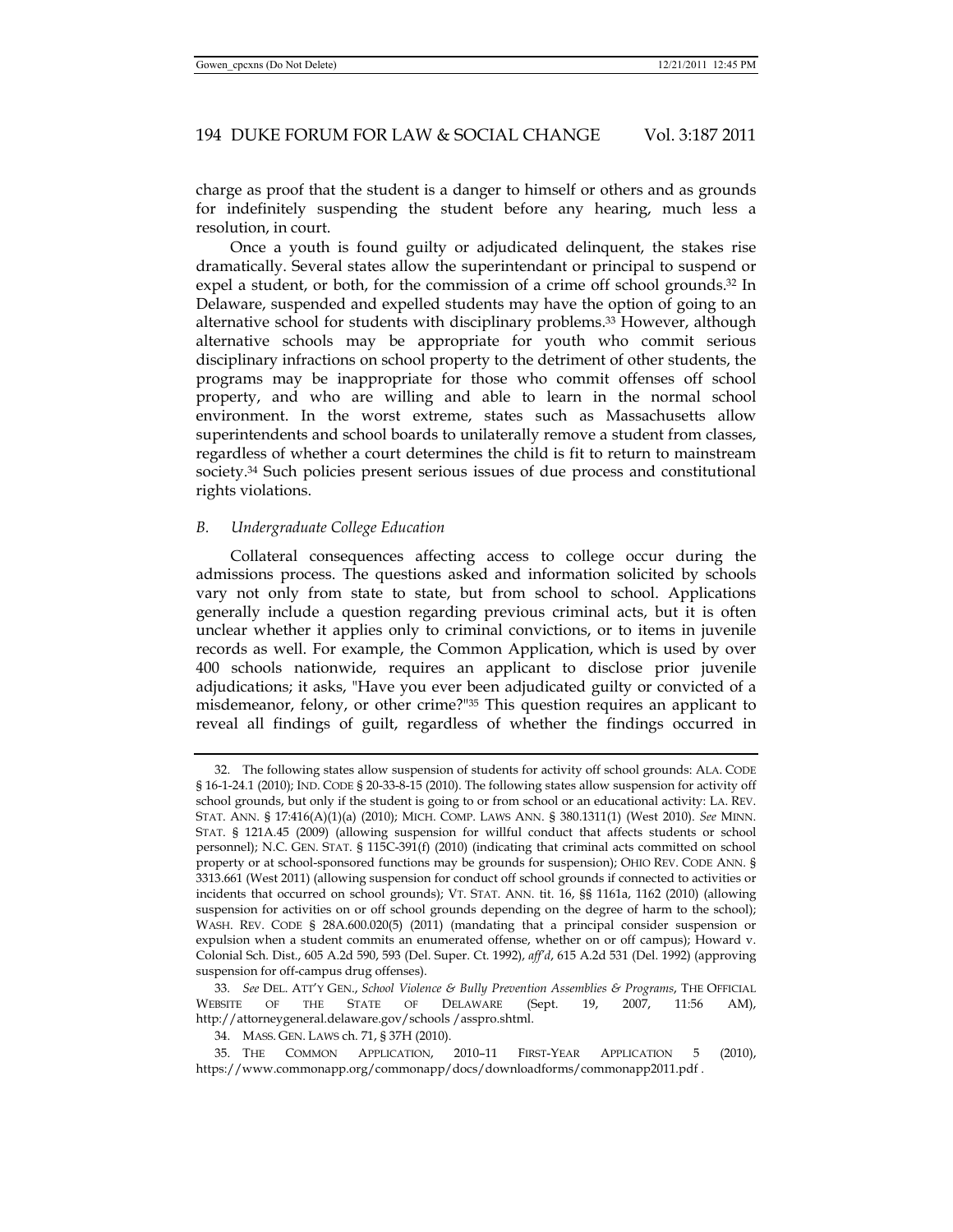juvenile or adult court.

Some schools go even further. Duke University asks applicants, "Other than what you reported on the Common Application . . . have you ever been arrested or placed on probation, regardless of the outcome?"36 The University of North Carolina (UNC) asks if the applicant has ever "entered a plea of guilty, a plea of no contest, a plea of nolo contendere . . . or . . . received a deferred prosecution or prayer for judgment continued, to a criminal charge[.]"37 The UNC application also asks whether the applicant has ever "otherwise accepted responsibility for the commission of a crime" or has "any criminal charges pending[.]"38 These questions require an applicant to disclose all adjudications of guilt, as well as current pending charges, regardless of the subsequent outcome. Additionally, an applicant may be forced to disclose a juvenile adjudication in response to inquiries about prior school disciplinary actions. For example, UNC asks if an applicant has ever served detention, or if an applicant has been dismissed, suspended, expelled, placed on probation, or otherwise subjected to any disciplinary action.39

There are exceptions. Most notably, the State University of New York (SUNY) only asks applicants about prior convictions.40 Because a "conviction" occurs only in the adult criminal justice system, a youth whose case remained in juvenile court does not need to answer this question in the affirmative. However, a youth whose case was transferred to adult court is required to disclose a previous criminal conviction.

An obvious problem occurs if an applicant does not know or understand the distinction between a juvenile adjudication and a criminal conviction. For this reason, the ABA instituted a policy urging colleges, universities, and financial aid offices to include clear definitions of relevant legal terms, such as arrest, adjudication, and conviction, and identify where those words are relevant to the application.<sup>41</sup> It is also important for applicants to know whether they must disclose expunged or sealed records.

Admissions committees at colleges and universities are not precluded from accepting applicants with serious criminal records; no law protects applicants with prior criminal records from being excluded. The power to deny an applicant is discretionary, and criteria for admission are both subjective and objective, making it very difficult to challenge a denial of admission on the basis of a prior adjudication. Without a bright-line rule preventing institutions from inquiring

 <sup>36.</sup> DUKE UNIVERSITY STUDENT SUPPLEMENT-2011 2 (2011), http:// admissions.duke.edu/jump /UGA\_supp\_2011rev .pdf.

 <sup>37.</sup> THE UNIVERSITY OF NORTH CAROLINA AT CHAPEL HILL FIRST-YEAR APPLICATION FOR FALL 2011 ADMISSION 7 (2011) , http://www.admissions.unc.edu /pdf /UNC-CH\_First-Year\_Application .pdf.

<sup>38</sup>*. Id.*

<sup>39</sup>*. Id.*

 <sup>40.</sup> THE STATE UNIVERSITY OF NEW YORK, SUNY APPLICATION 2011 A2 (2010), http://www.suny.edu/student/downloads/pdf/2011\_suny\_application.pdf.

<sup>41</sup>*. See* Charles Joseph Hynes, *Commission on Homelessness and Poverty Standing Committee on Legal Aid & Indigent Defendants Report to the House of Delegates*, 2010 A.B.A. SEC. CRIM. JUST., *available at* http://aba.pr-optout.com/Url.aspx?515903x3800706x-1520178.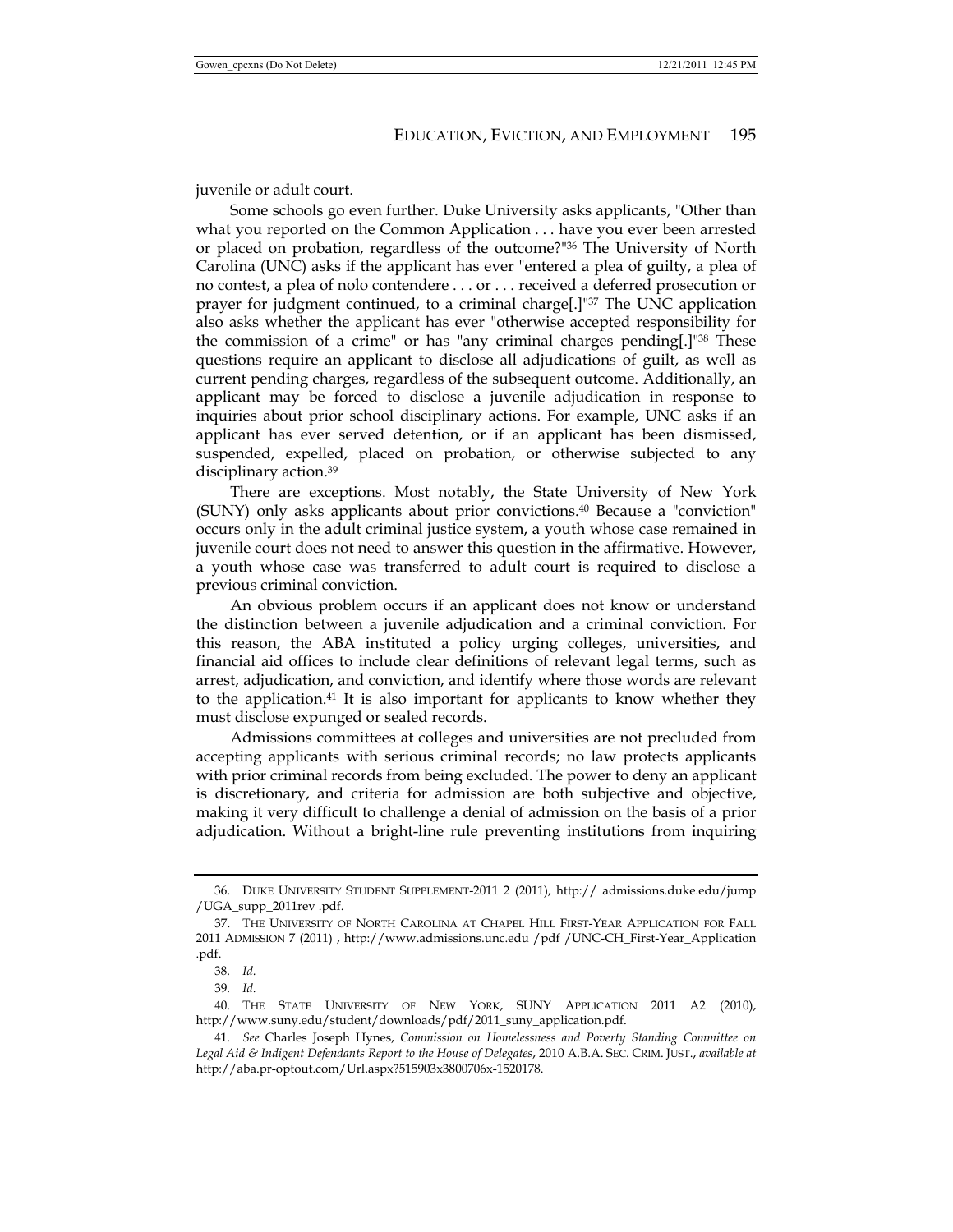about juvenile records, otherwise-qualified applicants risk being denied the opportunity to attend college.

# *C. Graduate School*

The collateral consequences related to graduate school admission operate much the same as the undergraduate system with one major exception: admission to graduate institutions strongly reflects the requirements of the licensing body that controls employment in the school's field of expertise. For example, law schools preparing students for legal careers are significantly affected by the state bar associations. There is not a single state bar licensing board that does not inquire about the applicant's entire criminal history, including any incident handled in the juvenile system.42 The Florida Bar even requires applicants to disclose adult and juvenile matters that have been sealed or expunged.43

As in the legal field, graduate programs focusing on other professions that require a license may require applicants to disclose prior criminal records depending on the license requirements. In Texas, for instance, nurses applying to be licensed must answer several questions regarding their criminal history that cover both juvenile and adult records.44 Applicants to graduate programs need to be aware of the licensing requirements for their fields, which may be reflected in the criminal history sections of their graduate school applications.

#### II. EVICTION AND ADMISSION TO PUBLIC HOUSING

Youth dependent on public housing are profoundly affected by the immediate collateral consequence of eviction. Throughout the United States, youth involved in the juvenile justice system risk eviction from public housing, which may lead to displacement of not only the youth, but the youths' entire families. Families with children who have contact with the juvenile justice system face an impossible decision: to uproot an entire family and remove the household from social, educational, and professional connections, or to remove the "offending" child from the home.45

Public housing authorities in the United States function on multiple levels:

<sup>42</sup>*. Comprehensive Guide to Bar Admission Requirements*, 2010 A.B.A SEC. LEGAL EDUC. & ADMISSIONS TO THE BAR (2010), *available at* www.ncbex.org/ fileadmin/mediafiles/ downloads/ Comp\_Guide / CompGuide\_2010.pdf.

 <sup>43.</sup> FLORIDA BAR EXAM APPLICATION (2011), *available at* https:// www.floridabarexam.org /public/bar09a.nsf / q19a (requiring user name and PIN to access).

 <sup>44.</sup> TEXAS BOARD OF NURSING, ENDORSEMENT APPLICATION FOR REGISTERED NURSES 2 (2009), *available at* http://www.bne.state.tx.us/olv/pdfs/rnend.pdf; *see, e.g.*, PRAIRIE VIEW A&M UNIVERSITY COLLEGE OF NURSING, APPLICATION PACKET 2008–2010 3 (2008) (requiring a background check for any criminal history when applying to nursing school), *available at* http://www.pvamu.edu/ PDFFiles/Nursing/GraduateNursingApplicationPacket2008109.pdf.

 <sup>45.</sup> Andrew Mach, *Evicting the Family When a Child Skips School?*, ABC NEWS, MAY 13, 2010, http://abcnews.go.com/US/Parenting/evicting-family-child-skips-school/story?id=10616121 ; Tenisha Waldo, *2 Mothers Facing Eviction from Public Housing Complex to Defend Their Efforts as Parents*, THE POST & COURIER, Dec. 22, 2007, at A1, *available at* http://www.postandcourier.com/news /2007/dec/22/ nowhere\_go25680 /.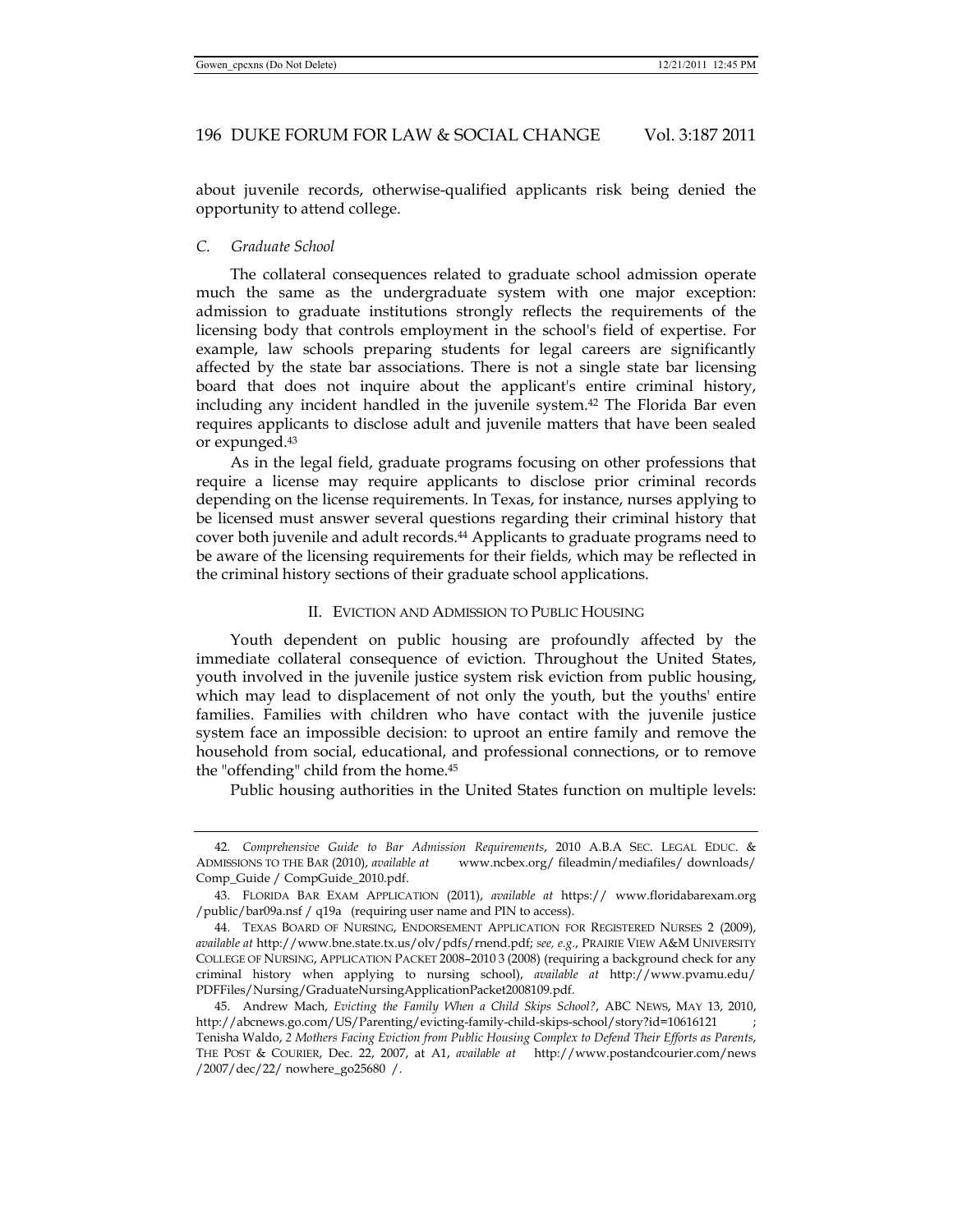federal, state, and local. On the federal level, owners of federally assisted housing must comply with mandatory standards for admission and eviction.46 They are also provided with discretionary authority to implement standards for grounds to evict or admit tenants based on various acts committed by household members, including youth. $47$  It is this discretionary authority that leads to inconsistent application of standards in admission to and eviction from public housing.

At the outset, under federal law, admission to public housing is prohibited to any individual subject to lifetime sex-offender registration—this applies to youth in the same manner as it does to adults.<sup>48</sup> A number of states subject youth to sex-offender registration for juvenile adjudications,<sup>49</sup> which can prevent an entire family from admission to housing. Further, admission is also prohibited if any household member has been evicted from public housing for drug-related activity within the past three years (including youth in the juvenile system).50

Although mandatory prohibition and eviction of youth has significant effects on both youth and their families, the most extreme issue lies with federal regulations that give local housing authorities complete discretion to prohibit admission and evict families from public housing.51 Under federal law, a local housing authority may evict a family for any criminal activity that "threaten[s] the health, safety, or right to peaceful enjoyment of the premises by other residents."52 The only limitation to this discretionary power is that a lease must include provisions outlining the discretionary standards;53 the decision to evict is left solely within the discretion of the property owner.<sup>54</sup>

The discretion granted to local housing authorities leads to immense disparity in standards throughout the United States.55 The Supreme Court held in *HUD v. Rucker* that a tenant is responsible for the drug-related conduct of children listed as tenants in a lease and can be evicted even if the tenant has no knowledge of the children's illegal conduct.<sup>56</sup> As interpreted by courts, Congress intended "no-fault" eviction upon enacting federal housing laws—knowledge of criminal activity is irrelevant, and the decision to evict an entire household based on the actions of a youth is left in the hands of local public housing authorities.<sup>57</sup> Regardless of a tenant's ignorance of a child's criminal activities, when an activity

- 54. 42 U.S.C. § 1437f(o)(6)(C) (2010).
- 55*. See Hypocrisy at HANO*, *supra* note 24; Mach, *supra* note 45.
- 56. HUD v. Rucker, 535 U.S. 125, 136 (2002).
- 57*. Id.* at 134.

 <sup>46. 24</sup> C.F.R. § 5.854 (2011).

<sup>47</sup>*. Id.* § 5.854(b).

<sup>48</sup>*. Id.* § 5.856.

<sup>49</sup>*. E.g.*, LA. REV. STAT. ANN. § 15:544(B)(2)(b) (2010); MINN. STAT. ANN. § 243.166 (West 2010); N.J. STAT. ANN. § 2C:7-2 (West 2010); NEW JERSEY STATE POLICE, NJ SEX OFFENDER INTERNET REGISTRY FREQUENTLY ASKED QUESTIONS, http://www.state.nj.us/njsp/spoff/faq.html (last visited Feb. 1, 2011).

 <sup>50. 24</sup> C.F.R. § 5.854(a).

<sup>51</sup>*. Id.* § 5.855(a).

<sup>52</sup>*. Id.*

<sup>53</sup>*. See id.* §§ 5.850–861.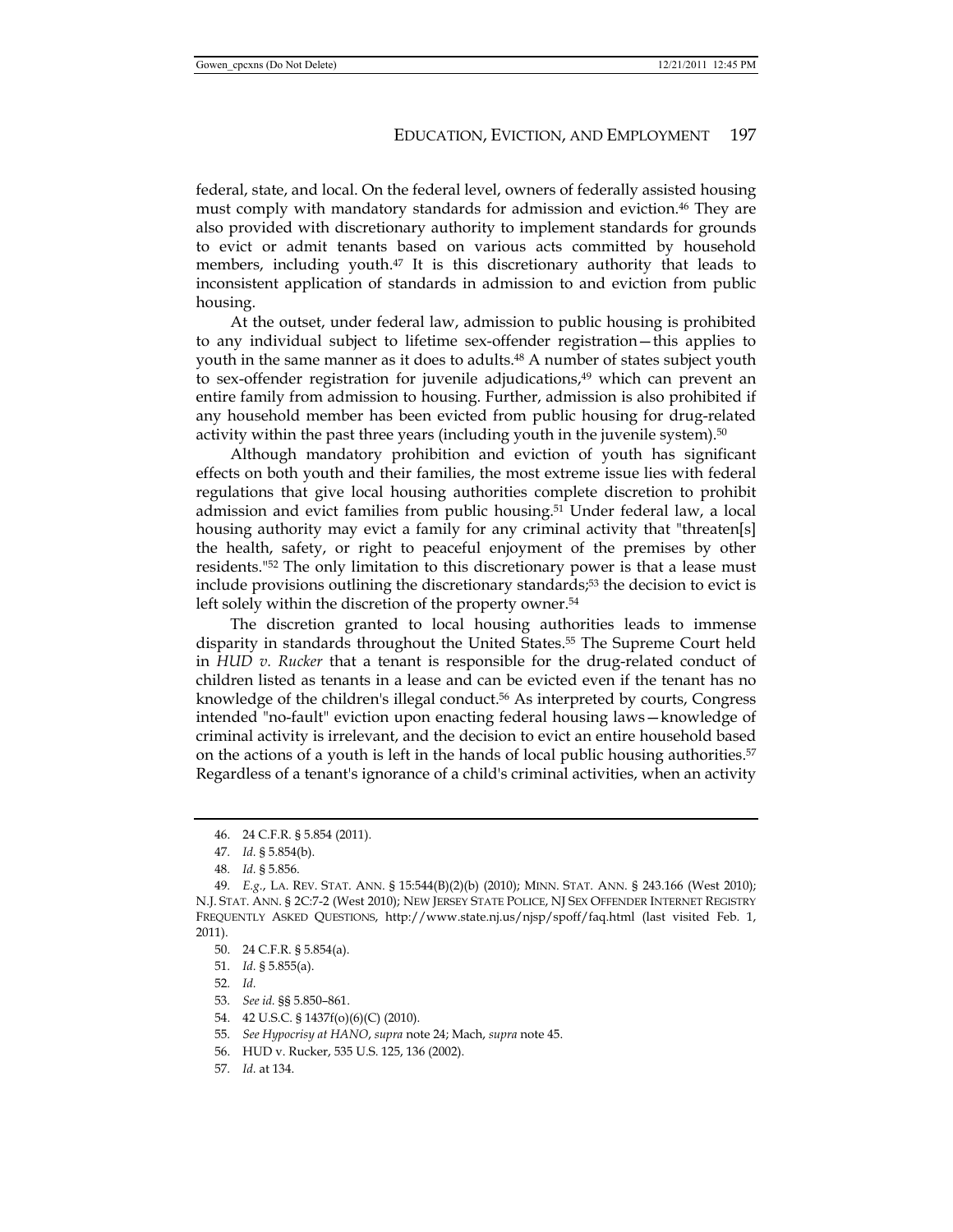is deemed by housing authorities to represent "a threat to other residents," a judicial determination of guilt is irrelevant and unnecessary for the eviction process to proceed.58

Because indigent and minority children are more likely to be involved in the juvenile justice system,59 their public housing is more likely to be jeopardized. Disruption in a youth's housing also undermines his or her connection to both education and the community, thereby weakening some of the key social and educational supports in the youth's life. Indigent youth are thus subjected to severe consequences that simply do not exist for those with the means to afford housing and legal counsel. When a youth's family is evicted on the basis of a minor juvenile offense, the disparity between the offense and the punishment lacks proportionality. Too often the *real* sentence comes from the impact of the collateral consequences rather than court-ordered punishment. Therein lies the disparate impact of collateral consequences, and ultimately, the disparate outcomes of the juvenile justice system for poor youth who are dependent on public housing, something youth who live in private homes do not face and their families do not have to endure.

#### III. LOSS OR DENIAL OF EMPLOYMENT

As with education and housing, employment opportunities are limited for youth who are arrested or involved in the juvenile justice system. Employment is affected on two levels: (1) by dissemination of records to the general public, which may result in access by potential employers, and (2) statutorily-permitted access to specified employers.

#### *A. Effect of Public Access to Records on Employment*

Many states make juvenile records available to the public, giving potential employers unfettered access to information about prior adjudications and arrests.60 In Pennsylvania, employers (and anyone else) may call police departments and inquire about whether a youth fourteen years of age or older has been arrested or charged with an offense that would be a felony if committed by an adult, or an offense that places national security at risk.61 As with other states that allow general publication, $62$  juvenile records will circulate to the general public and therefore be available to any employer as well. In contrast, New Jersey "strictly safeguards" juvenile records from the general public<sup>63</sup> but

<sup>58</sup>*. Id.* (citations omitted).

<sup>59</sup>*. See* NAT'L CTR. FOR JUV. JUST. FOR THE OFFICE OF JUV. JUST. & DELINQ. PREVENTION, NATIONAL DISPROPORTIONATE MINORITY CONTACT DATABOOK (2010), *available at* http://www.ojjdp.gov/ ojstatbb/dmcdb/asp/whatis.asp (last updated May 17, 2010); NAT'L COUNCIL ON CRIME & DELINQ., AND JUSTICE FOR SOME: DIFFERENTIAL TREATMENT OF YOUTH OF COLOR IN THE JUVENILE JUSTICE SYSTEM (2007), *available at* http://www.nccd-crc.org/nccd /pubs/2007jan\_justice\_for\_some.pdf.

<sup>60</sup>*. E.g.*, MONT. CODE ANN. § 41-5-215(1) (2010); MONT. ADMIN. R. 23.12.204 (2011) (granting public access to juvenile records until a juvenile reaches the age of eighteen); WASH. REV. CODE § 13.50.050 (2010) (asserting that arrest records are open and available).

 <sup>61. 42</sup> PA. CONS. STAT. ANN. § 6308(a)–(b) (West 2010).

<sup>62</sup>*. See infra* Part V (explaining the current state of the law in Washington and Montana).

 <sup>63.</sup> N.J. STAT. ANN. § 2A:4A-60(a) (West 2010).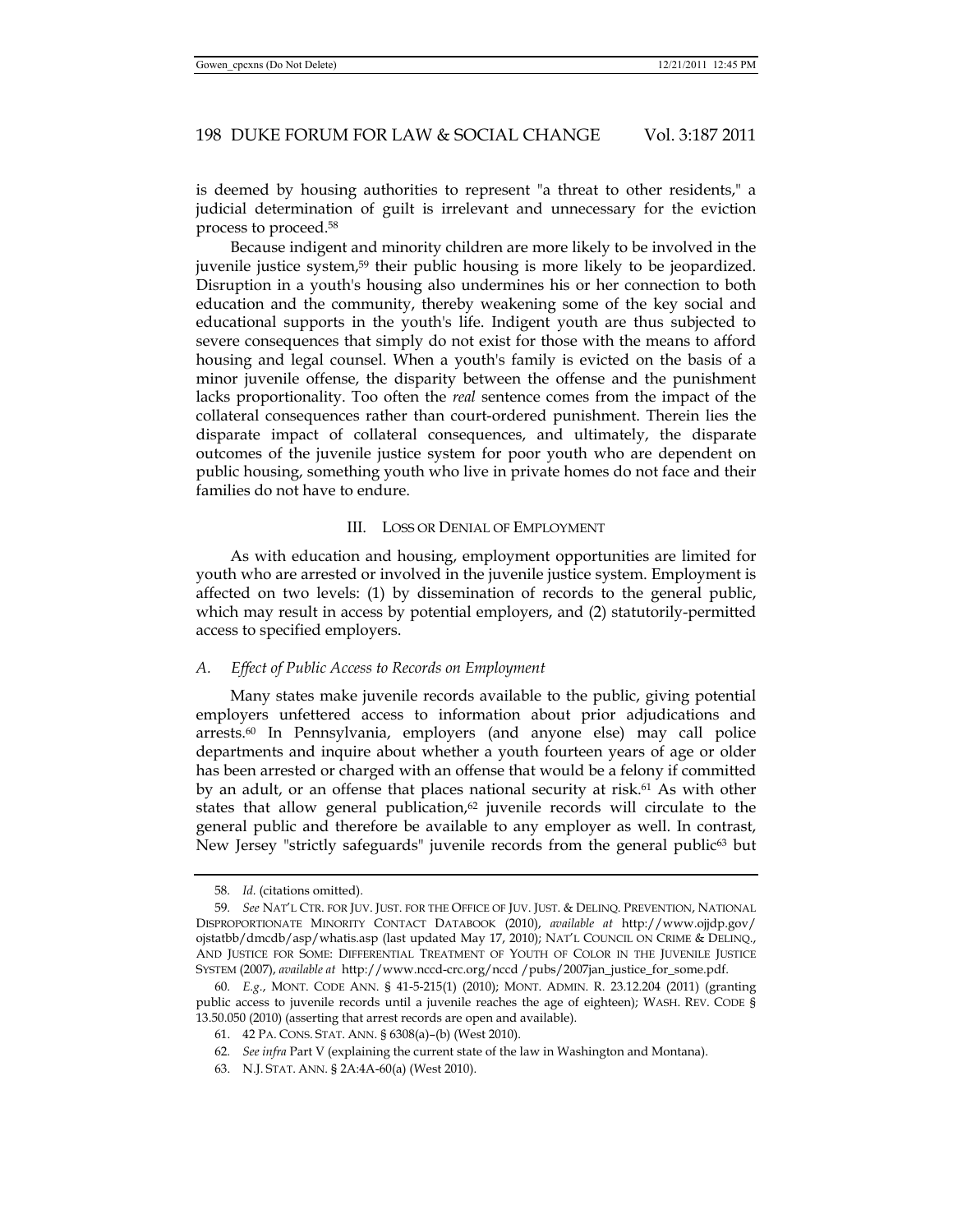does not expressly prohibit an employer from inquiring about a juvenile arrest or adjudication.64 In addition, once public, it is hard to subsequently expunge or seal juvenile records that have already circulated among employers, individuals, or state agencies.65

Additionally, an issue in states that distribute juvenile arrest records is that these records may contain no indication of whether a case was dismissed or the charges were dropped. Some states have attempted to combat this outcome. In Michigan, although police records are open to the public upon filing a public information request with the court, employers are prohibited from requesting information regarding a misdemeanor arrest, detention, or disposition that did not result in a finding of delinquency.<sup>66</sup>

#### *B. Employers with Mandated Access to Juvenile Records*

Although there are states where publication of juvenile records is prohibited, and proceedings and documents are confidential, there are statutorily specified employers and licensing boards who will nonetheless be granted access to juvenile adjudication information. Generally, these professions include homehealth agencies, childcare facilities, and adult-care homes.<sup>67</sup> In addition, various licensing boards have access to juvenile records, regardless of whether this information is generally confidential or reasonably related to the core requirements of employment.68 These licensing boards can include those for dentistry, law, psychology, or medical services. $69$  When juvenile adjudications are available to employers and licensing boards in this manner, an adjudication that takes place at a young age will continue to haunt a youth for years, creating obstacles to successful reentry into society.

#### IV. LIMITED AVAILABILITY OF RELIEF MECHANISMS

The juvenile justice system is rooted in social welfare and focuses on the rehabilitation of the child, instead of prosecution and punishment of the guilty.70 In fact, when the Supreme Court first extended the Fourteenth Amendment to youth accused of crimes of delinquency, the Court found that juvenile policy should "hide youthful errors from the full gaze of the public and bury them in the graveyard of the forgotten past."71 However, the Court was also quick to acknowledge reality, and expressed that the policy of complete confidentiality is

 <sup>64.</sup> Assemb. 4198, 213th Leg. (N.J. 2009) (introducing a bill that would prohibit employers from requesting or inquiring about juvenile adjudications to both the Senate and Assembly. This bill is still pending).

 <sup>65.</sup> VA. COMM'N ON YOUTH, JUVENILE OFFENDER REENTRY FINDINGS AND RECOMMENDATIONS DRAFT (2010), *available at* http://leg5.state.va.us/User\_db/frmView.aspx?ViewId=878.

 <sup>66.</sup> MICH. COMP. LAWS § 37.2205a(1) (2011).

<sup>67</sup>*. E.g.*, KAN. STAT. ANN. § 65-516(a)(2) (2009).

<sup>68</sup>*. E.g.*, LA. REV. STAT. ANN. § 44:9(F) (2010).

<sup>69</sup>*. Id.*

 <sup>70.</sup> Kent v. United States*,* 383 U.S. 541, 554 (1966).

<sup>71</sup>*. In re* Gault, 387 U.S. 1, 24 (1967).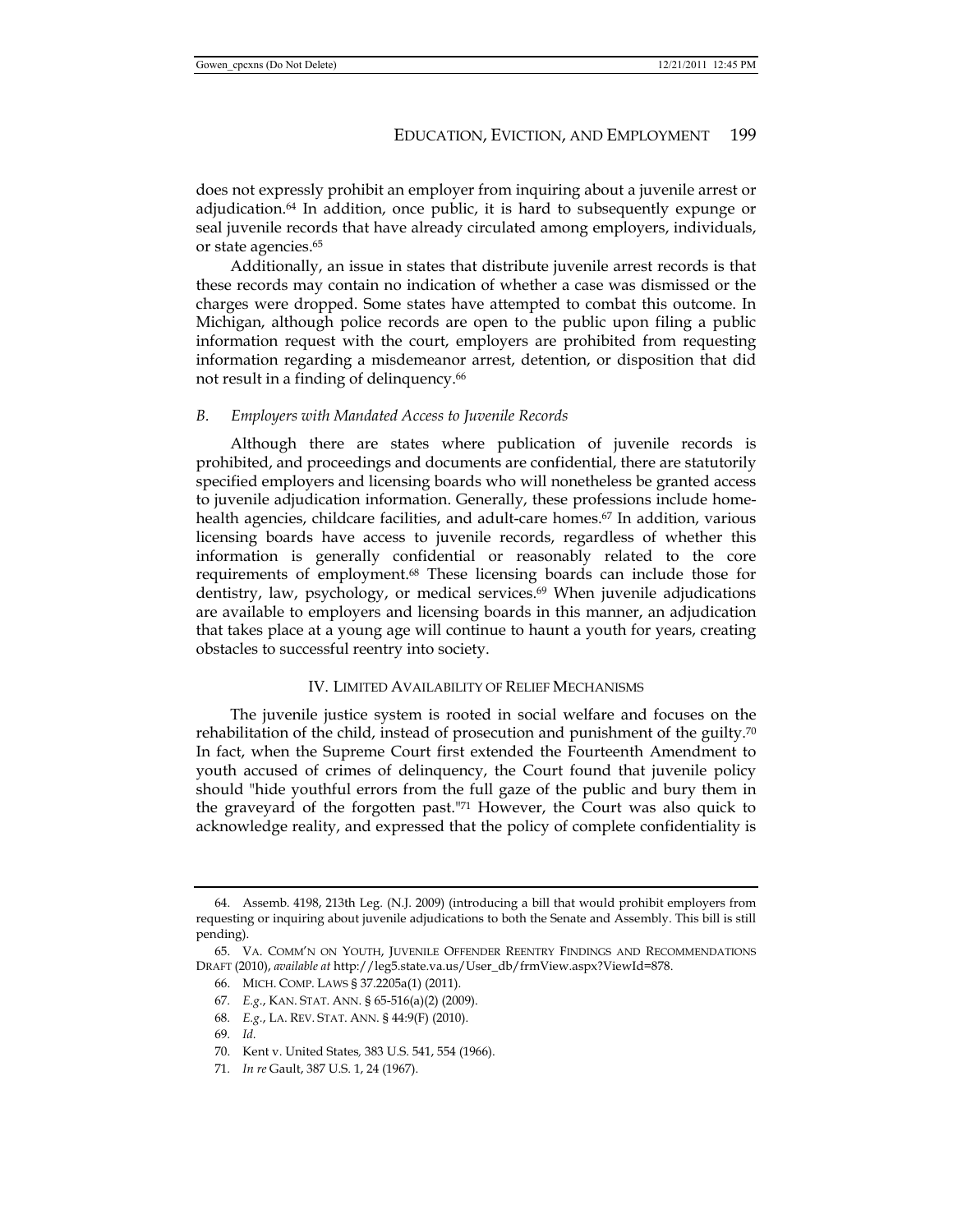an ideal that is not often reached in today's juvenile court systems.72

Consistent with the Supreme Court's observation on the reality of the system, many states' juvenile records are public and available to any individual or agency.73 In Montana, juvenile records are always public until a youth turns eighteen.74 And in Washington, records of juvenile court proceedings are open to the public without restriction, unless expressly sealed by court order.75 These state laws promoting availability of information are a direct contradiction to the oft-repeated, and often assumed, myth that juvenile records are personal and confidential—that juvenile justice isn't meant to focus on criminal culpability, but is founded on principles rooted in social welfare and the needs of the child.76 Confidentiality provisions in Wisconsin "permit dissemination and disclosure at every turn," making it difficult to know when records are truly confidential.<sup>77</sup> Thus, as records become increasingly available in the public forum, the chances of rehabilitation and reentry significantly decline.

A majority of states do provide limited statutory mechanisms by which an individual may seal or expunge juvenile records.78 However, because some states have no legal requirement to inform youth of these provisions,<sup>79</sup> an individual may be wholly unaware that sealing or expunging a record is an available option. Further, in states such as Washington and Montana, where juvenile records are initially open to the public, $80$  subsequent sealing may do little to prevent the further dissemination of "sealed" information, leading to significant confusion and inconsistency in the confidentiality of juvenile records. This issue was recently addressed in Virginia, where orders to purge an adjudication are not always properly reflected in juvenile records.81 If a youth's record is located

<sup>72</sup>*. Id.*

<sup>73</sup>*. E.g.*, WASH. DEFENDER ASS'N, BEYOND JUVENILE COURT: LONG-TERM IMPACT OF A JUVENILE RECORD 5(2010)http://www.defensenet.org/resources/publications-1/beyond-juvenile-court / Beyond %20Juvenile%20Court. pdf/at\_download/file ; KAN. STAT. ANN. § 38-2310(c) (2009); MONT. ADMIN. R. 23.12.204 (2011).

 <sup>74.</sup> MONT. CODE ANN. § 41-5-215(1) (2010); MONT. ADMIN. R. 23.12.204 (2011).

 <sup>75.</sup> WASH. REV. CODE § 13.50.050 (2010).

 <sup>76.</sup> Kent v. United States*,* 383 U.S. 541, 554 (1966) (confirming that the juvenile justice system is focused on "determining the needs of the child and of society rather than adjudicating criminal conduct"); *see also* Joshua M. Dalton, *At the Crossroads of* Richmond *and* Gault*: Addressing Media Access to Juvenile Delinquency Proceedings Through a Functional Analysis,* 28 SETON HALL L. REV. 1155, 1178 (1998).

 <sup>77.</sup> Kara E. Nelson, *The Release of Juvenile Records Under Wisconsin's Juvenile Justice Code: A New System of False Promises,* 81 MARQ. L. REV. 1101, 1106 (1998).

<sup>78</sup>*. E.g.*, LA. CHILD. CODE ANN. art. 917 (2010) (allowing juvenile to move for expungement of records upon turning seventeen); WASH. REV. CODE § 13.50.050(12)(a)–(b) (2010) (allowing records to be sealed if various requirements are met). Class A offenders must wait until at least five years have passed since the date of disposition or release from confinement, whereas Class B, C, and other offenders must wait at least two years. *Id*.

 <sup>79.</sup> The majority of states do not require judges or attorneys to inform juveniles of collateral consequences or the right to expunge or seal records.

 <sup>80.</sup> WASH. DEFENDER ASS'N, *supra* note 73, at 5; MONT. ADMIN. R. 23.12.204 (2009); *see also* KAN. STAT. ANN. § 38-2310(c) (2009).

 <sup>81.</sup> Va. Comm'n on Youth, *Juvenile Offender Reentry Findings and Recommendations* 8 (Working Paper 10/20/10, 2010), *available at* http://leg5.state.va.us/User\_db/frmView.aspx?ViewId=878.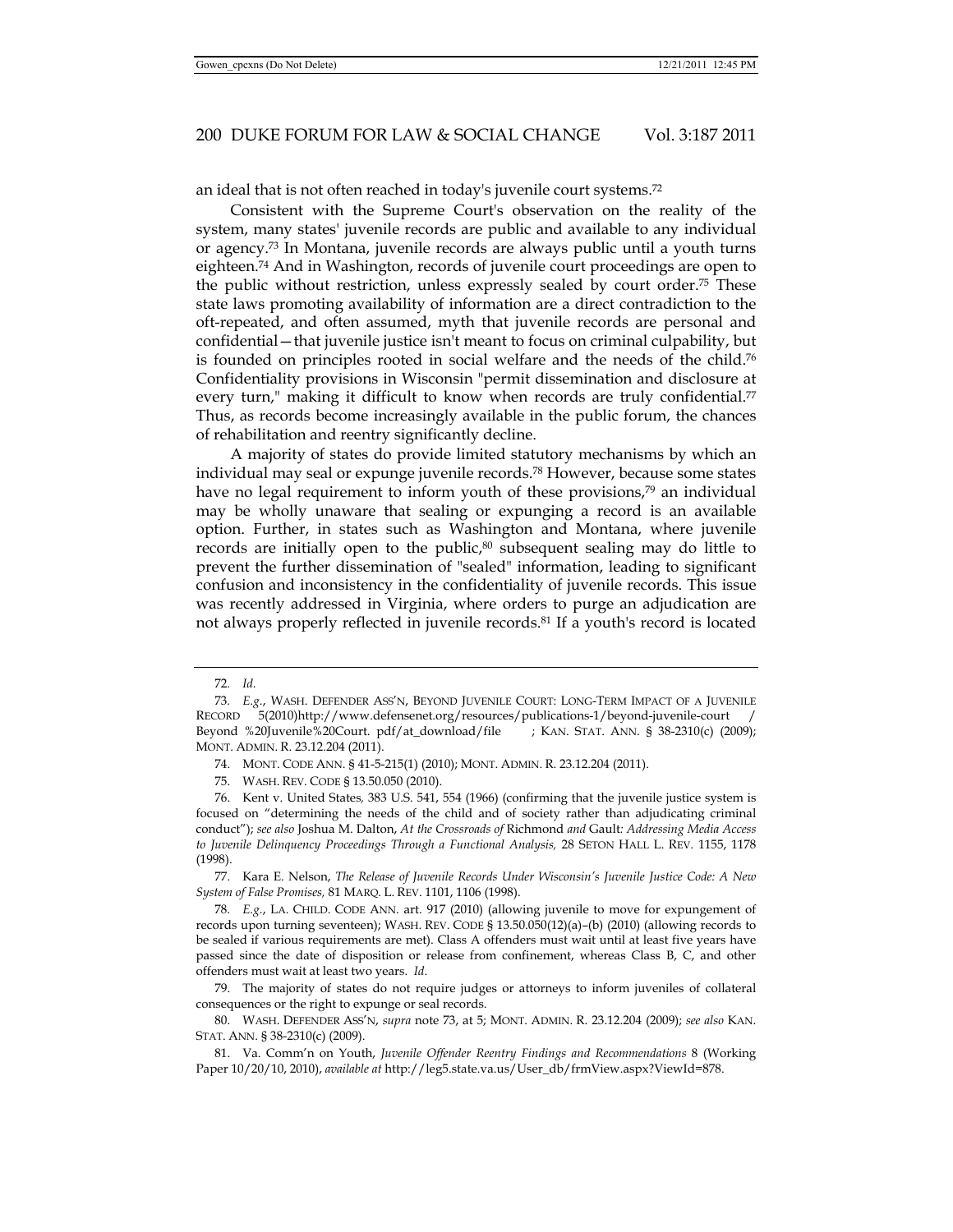by a non-governmental agency, such as an internet background check organization, during initial publication, that agency may remain unaware that the record was subsequently sealed and potentially continue distribution. In response to these problems, one nonprofit agency in California, Privacy Rights Clearinghouse, urges individuals, including youth, to conduct personal background checks to ensure that outside companies, or even state agencies, do not have erroneous or misleading information about a prior record.<sup>82</sup>

It is also important that individuals are aware of the difference between "sealing" and "expunging" a record. Although exact definitions have minor variations depending on the state,<sup>83</sup> expunging a record provides far more protection than sealing a record. To expunge a record means to "remove a conviction from a person's criminal record," and can involve complete destruction of a record, whereas sealing a record merely acts to officially prevent access to particular criminal information.84 In other words, expungement of a record completely "wipes the slate clean," and the record no longer exists; in contrast, sealing a record merely protects it from disclosure, and it is still available to statutorily authorized agencies and individuals, which may include employers or educational institutions. Finally, very few records can be sealed or expunged. Indeed, many states have enumerated lists of offenses that are ineligible for either type of relief and are permanently part of a youth's record.<sup>85</sup>

Some state courts and agencies do attempt to provide this information to youth outside the courtroom. Although juvenile adjudications will appear on a criminal record in California, the state's court website provides information on the steps to seal the record once the youth turns eighteen.<sup>86</sup> Other courts, such as those in Washington, have created "packets" that contain essential instructions, forms, and deadlines that inform youth of the steps necessary to seal or expunge a juvenile record.87 Unfortunately, although the information may be available, it is often irrelevant, since youth and their families are generally unaware of such provisions in the first place. Without knowledge of its existence, access to the information does little, if anything, to provide youth with the facts critical to expunging and sealing records.

<sup>82.</sup> Fact Sheet 16a: Employment Background Checks in California: New Focus on Accuracy, PRIVACY RIGHTS CLEARINGHOUSE, http://www.privacyrights.org/fs/fs16a-califbck.htm (last updated Oct. 2010).

<sup>83</sup>*. E.g.*, Lori M. Nehls, Note, *Juvenile Records Expunction: The Rehabilitating Remedy,* 7 SUFFOLK J. TRIAL & APP. ADVOC. 91, 94 (2002) (describing the difference between sealing and expunging a record in Massachusetts).

 <sup>84.</sup> BLACK'S LAW DICTIONARY 662, 1467 (9th ed. 2009).

<sup>85</sup>*. E.g.*, N.C. GEN. STAT. § 7B-3200(b) (2010).

<sup>86</sup>*. Self Help Center*, CALIFORNIA COURTS, http://www.courtinfo.ca.gov/selfhelp/other/ crimlawclean. htm # juvrecs (last updated Mar. 3, 2011).

 <sup>87.</sup> PIERCE COUNTY JUVENILE COURT JUVENILE OFFENDER RECORDS SEALING PROCEDURE, http://www.co.pierce.wa.us/xml/services/lawjust/Motion-Notice%20to%20Seal%20Records.pdf (last visited May 3, 2011).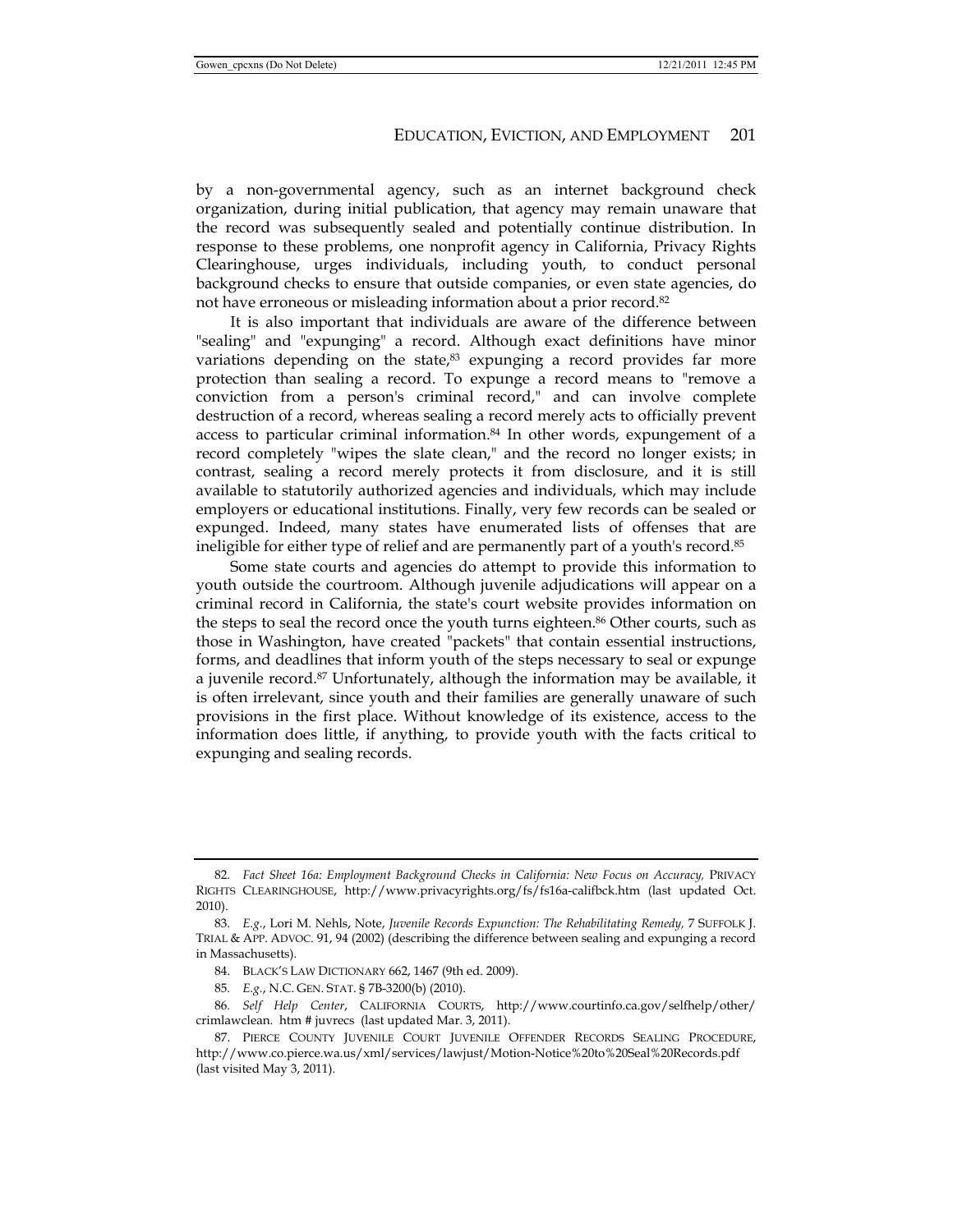#### **CONCLUSION**

The Illinois Juvenile Justice Act of 1899 created the first juvenile court.<sup>88</sup> The purpose of the Act was to address shortcomings in an adult system that did not adequately address the needs of children—one of which was confidentiality.89 More than 100 years later, these needs have faced erosion, and youth are at a greater risk of recidivism. Court-involved youth are being exposed to the very stigma Illinois sought in 1899 to avoid: publication of prior criminal acts. The twin impacts of stigma and exclusion from educational and employment opportunities not only thwart rehabilitation, but can entirely derail a youth's reentry into society.<sup>90</sup> Unfortunately, as juvenile justice has become a controversial issue in recent years, confidentiality provisions have significantly diminished, leaving youth ill-equipped to handle the consequences.<sup>91</sup>

There is a pressing need for an organized effort to advocate for consistency and fairness in the distribution and administration of juvenile records. A major source of variation is caused by structure: county-wide systems show greater diversity than do states using state-wide juvenile justice systems. Using neighboring state statutes as examples, states that readily disseminate juvenile records should move toward a more uniform and protective juvenile justice model.

This lack of uniformity among states is characterized by a lack of awareness and priority, as well as the absence of internal systems to routinely facilitate the disclosure of collateral consequences. Steps must be taken to increase awareness of these consequences among juvenile judges, defense counsel, and youth. Youth need to be informed of the potential consequences of an arrest, plea, or adjudication, $92$  and legislators must take notice of these issues and submit legislation that prohibits disclosure of juvenile information. In order for legislators to identify this issue, action must be taken on the ground first. If the juvenile defense bar focuses on properly notifying clients before taking a plea, more cases will result in trials. As more cases go to trial, a strain will be placed on the juvenile justice system, and state legislators will be confronted with a budgetary demand for more judges, prosecutors, public defenders, and court personnel, as well as larger courtrooms and buildings. If history is our guide, legislators may be more inclined to pass effective reform measures that reduce collateral consequences if it can be shown that such reform will reduce a state's budget.

It is not only important that change take place within the juvenile justice system, but that change must be based on scientific data that acknowledges the inherent individuality of juveniles. For example, many states limit the

 <sup>88.</sup> Robert E. Shepherd, *The Juvenile Court at 100 Years: A Look Back*, JUV. JUST. J., 1999, at 12, 15.

 <sup>89.</sup> Jeffrey A. Butts & Ojmarrh Mitchell, *Brick by Brick: Dismantling the Border Between Juvenile and Adult Justice*, CRIM. JUST., 2000, at 167, 190.

<sup>90</sup>*. Id.*

<sup>91</sup>*. Id.*

 <sup>92.</sup> Courts are only just beginning to realize the importance of fully informing a juvenile of the consequences of plea agreements. The Washington Supreme Court recently held that a juvenile could rescind a plea because his attorney failed to fully inform him of the ramifications of sex-offender registration requirements. Washington v. A.N.J., 225 P.3d 956, 959 (Wash. 2010).